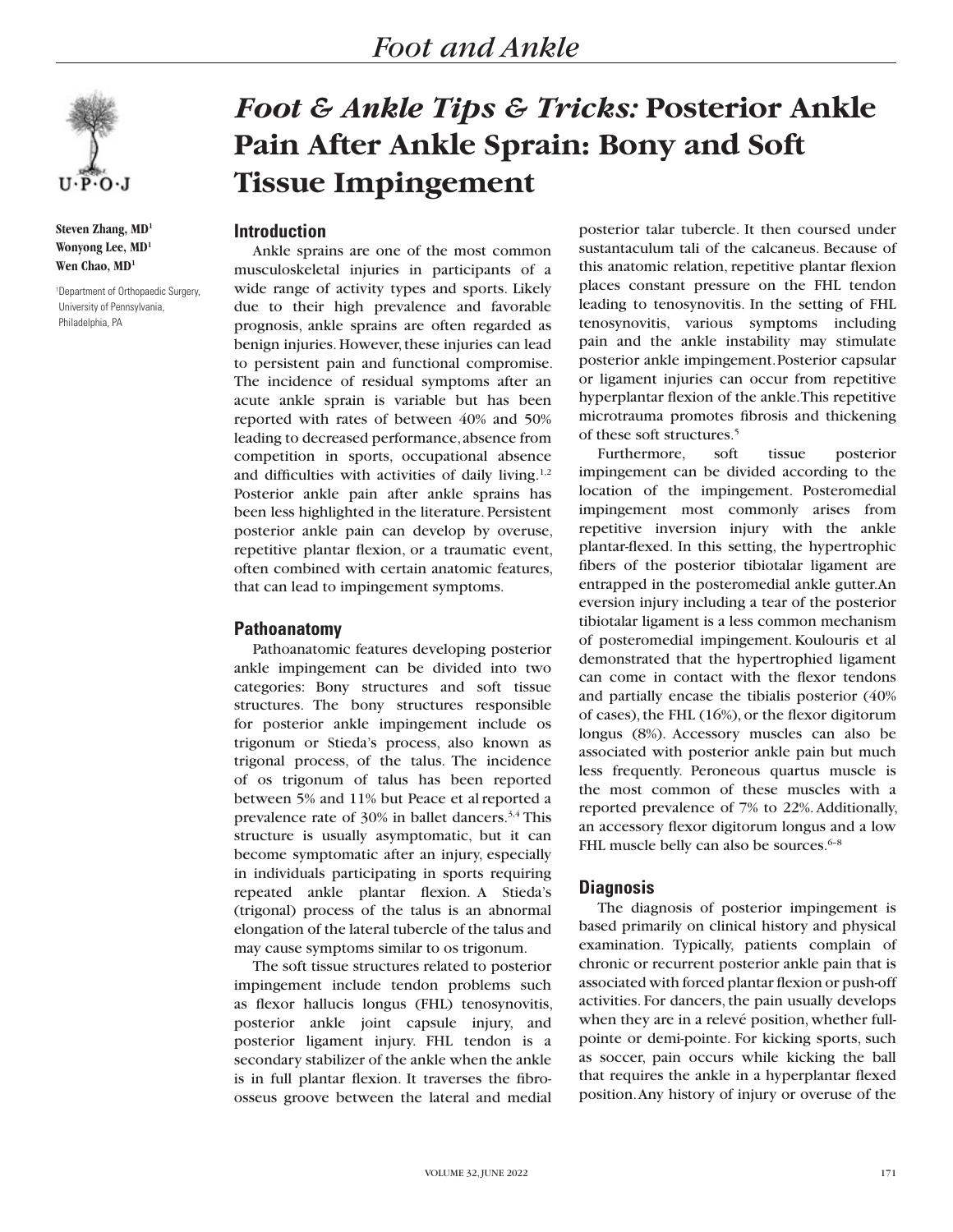ankle joint must be considered. On physical examination, pain is usually deep and there is tenderness at the posteromedial or posterolateral aspect of the ankle. Posterior ankle pain that is reproduced with passive maximal planar flexion indicates posterior ankle impingement. This is known as a positive "plantar flexion test." If passive hallux dorsiflexion motion with the ankle held in full dorsiflexion reproduces pain, then FHL tendon abnormality such as tenosynovitis may also exist. Os trigonum or Stieda's (trigonal) process pain is more often posterolateral, whereas FHL tendon problems are more posteromedial.Athletes affected by posterior ankle pain tend to have inversion motion of the foot to compensate for the loss of plantar flexion.This may increase the risk of ankle sprains, calf strain, and toe curling.

Weight-bearing plain radiographs of the foot, anteroposterior, lateral, and oblique views should be obtained. A lateral radiograph is essential to detect the presence of an os trigonum and an acute or chronic fracture of Stieda's (trigonal) process. In addition to standard radiographs, a weight-bearing lateral radiograph with the ankle in maximum plantar flexion will be helpful in investigating the likelihood of posterior impingement. However, the presence or absence of os trigonum or Stieda's (trigonal) process on a plain radiograph may not necessarily suggest clinical symptoms.

Magnetic resonance image (MRI) may reveal bone marrow edema in the os trigonum or Stieda's (trigonal) process and signal changes of posterior ankle representing inflammation and scarring of the adjacent soft tissue. Other findings such as FHL tenosynovitis or chondral injury of the posterior talus can be detected on MRI. It also provides information to determine the origin of posterior ankle pain between bony and soft tissue impingement.<sup>9,10</sup> Dynamic ultrasound can be useful to further evaluate posterior ankle pain. It may provide valuable information about soft tissue versus bony impingement related to posterior ankle pain through its dynamic evaluation. FHL tenosynovitis with intrasheath fluid can be detected. In addition to finding pathoanatomic structures, a local anesthetic injection can be performed under the guidance of ultrasound, which may also have diagnostic value. Computed tomography is helpful to evaluate osseous structures causing posterior impingement and to identify the presence of nondisplaced or minimally displaced fractures. Zwiers et al reported a prevalence of 30.3% in patients without posterior impingement complaints with computed tomography imaging, which is more common than previously reported (Figure 1).<sup>11</sup>

#### **Treatment**

The initial treatment of posterior ankle pain after ankle sprain is nonoperative and have been shown to be effective. Nonsurgical treatment includes rest, ice, medication such as nonsteroidal anti-inflammatory drugs, and avoidance of activity requiring ankle plantar flexion. Corticosteroid and anesthetic injections are also options for symptomatic relief. Mouhsine et al reported that these injections provided pain relief in 84% of cases in their study.12 Hedrick and McBryde demonstrated that such nonoperative treatment had a success rate of 60% for posterior ankle impingement in their over 10-year follow-up study.13 They utilized ice, rest, anti-inflammatory medications and avoidance of forced plantar flexion and local steroid



**Figure 1.** CT findings for posterior impingement. (A) Os trigonum of the talus; (B) Posterior process (also known as trigonal process) of the talus.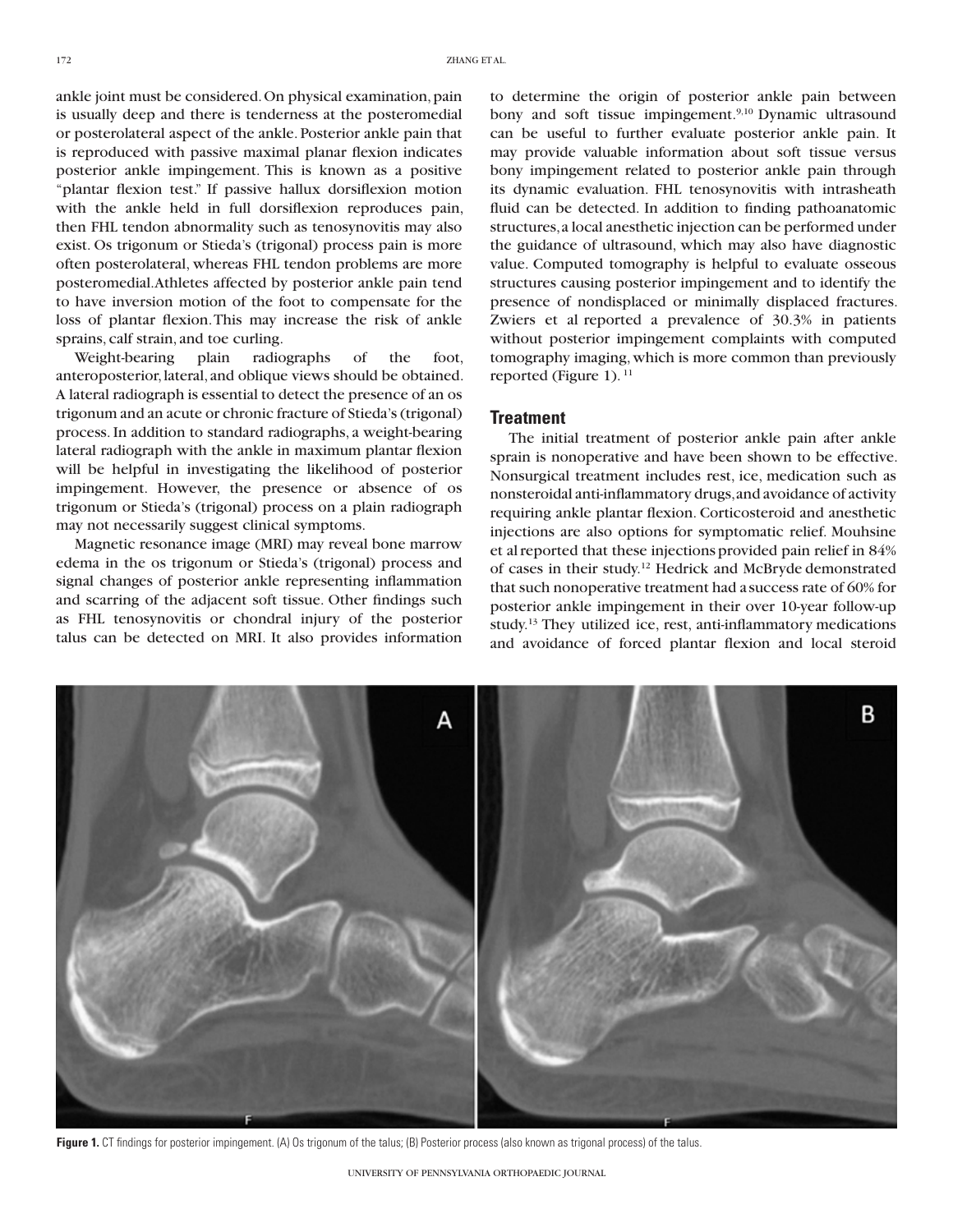injection or temporary immobilization in a short leg walking <sub>99</sub> cast in some individual cases. Albisetti et al described a nonsurgical treatment regimen for managing posterior ankle impingement in ballet dancers.<sup>14</sup> They restricted demi-pointe and en pointe work until the pain subsided and prescribing anti-inflammatory medication. Proprioception exercises can also strengthen and stretch the deep lower leg muscles. Nine out of 12 dancers returned to normal dancing and 3 underwent operative intervention. However, the authors indicated that it was not easy for professional athletes or dancers to take time off for conservative management. Coetzee et alsuggested a treatment strategy for these professional athletes.<sup>3</sup>co A controlled ankle motion boot can help to treat the posterior ankle impingement if it is possible for the athlete to rest for a few weeks. Nonsteroidal anti-inflammatory drugs can be used at the same time. A dance rehabilitation program can start once the patient is able to walk pain free. They recommended a fluoroscopically guided cortisone injection if the flare-up occurs during performance season when taking time off is not possible.

Operative intervention can be considered if pain persists despite nonsurgical treatment, particularly in the athletes or dancers who want to continue training and performing. In addition, a study has shown that once there is a symptomatic osseous impingement, it seldom resolves completely without operative management.Open excision of an os trigonum is traditional and can be performed using a posteromedial or posterolateral approach. Hedrick and McBryde reported that open excision of a symptomatic os trigonum provided good to excellent results in 88% of patients in their case series.<sup>13</sup>

An open posteromedial approach can be used to manage posterior ankle pathology, including excision of os trigonum or Stieda's (trigonal) process. FHL tendon can be easily accessed with this approach, as many patients with posterior ankle impingement are dancers. For this approach, the patient is positioned supine with a bump under the opposite hip to externally rotate the involved leg. Most dancers have more external rotation than internal rotation in their hips, making positioning more difficult for a posterolateral approach. This is one of the advantages of using an open posteromedial approach in dancers. A thigh tourniquet is used. An incision is made centered at the os trigonum along the posteromedial ankle. The interval between flexor digitorum longus (FDL) tendon and the neurovascular bundle is used. The laciniate ligament is carefully incised. The neurovascular bundle is retracted posteriorly, and FHL tendon is identified. The sheath for the FHL tendon is routinely released to ensure that there is no stenosing tenosynovitis or impingement. If there is tenosynovitis or tear along the FHL tendon, tenosynovectomy is performed and tear of FHL is repaired. The FHL tendon is then retracted posteriorly to expose the os trigonum or Stieda's (trigonal) process. It is mobilized using a freer elevator and dissecting scissors from the surrounding tissue. The os trigonum is then removed. The Stieda's (trigonal) process of the talus is then excised using a narrow osteotome if needed. The ankle is then placed into full plantar flexion to confirm that there is no further evidence of impingement.

Some surgeons prefer the posterolateral approach as this approach is safer and easier than the posteromedial approach.The patient is in the supine position with a bump placed under the affected leg to provide adequate access to the lateral ankle. A thigh tourniquet is used. Incision is made behind the lateral malleolus. The sural nerve and its branches are carefully identified and pro- tected. An interval between the Achilles tendon and peroneal tendon is used. The posterior ankle capsule is incised, and os trigonum or Stieda's (trigonal) process are identified. They are resected completely using a freer elevator and osteotome. The FHL tendon needs to be assessed and careful inspection is required. If there is any pathology along the FHL tendon such as a low muscle belly, synovitis or nodules, or tear, then the tendon should be debrided and addressed adequately.

A third option is a posterior arthroscopy to manage posterior ankle pathology including os trigonum. The authors described their arthroscopic procedure with a step by step instruction. The procedure is performed in a prone position with 2 posterior portals: posterolateral and posteromedial. The posterolateral portal is made adjacent to the lateral border of the Achilles tendon at the level of the lateral malleolus; the posteromedial portal is created on the medial border of the Achilles tendon. An arthroscopic shaver is always with the blade facing away from the neurovascular bundle, lateral to FHL tendon. A pituitary rongeur is used to remove the os trigonum. With this arthroscopic approach, periarticular pathology such as calcification or scar tissue and pathology of the posterior ankle/subtalar joint can be diagnosed and treated. Arthroscopic procedure for posterior ankle pathology has demonstrated good results with low complication rates and early return to sports activities.Scholten et al also demonstrated that endoscopic treatment of posterior ankle impingement yielded satisfactory results comparable with the results of open surgery reported in the literature.

Comparison amongst the three procedures remains a challenge as there has not been a shared standardized outcome measurement applied all three techniques. There are only a few open surgery studies using the AOFAS scoring system. Most papers have their own nonvalidated rating system such as poor-fair-good-excellent. In 2010, Gou et al compared clinical outcomes and time to return to activity between open and endoscopic removal of the os trigonum. The posterolateral open approach was used, and the endoscopic technique described by Van Dijk was adopted in their study. They showed no difference between the 2 methods in clinical outcomes. However, patients who underwent endoscopic excision had a shorter time to return to previous sports.

#### **Conclusion**

Improper diagnosis and inappropriate treatment of posterior ankle impingement can result in persistent and chronic pain, resulting in reduced mobility and function in daily living activities and returning to sports. Posterior ankle pain is usually developed by an overuse injury or ankle trauma in patients performing repetitive forced plantar flexion